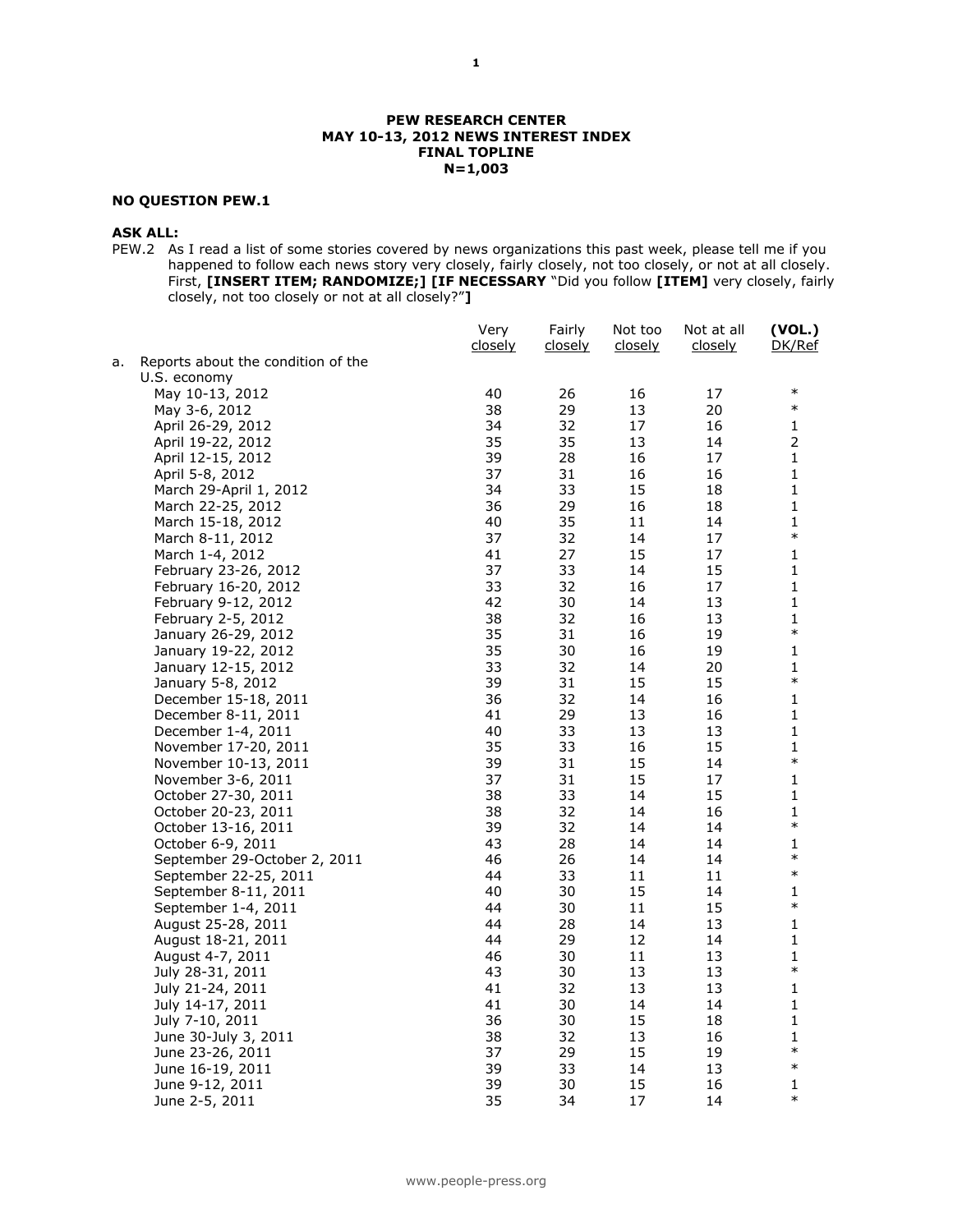|    |                                                                                                                                                                                                                   | Very<br><u>closely</u> | Fairly<br><u>closely</u> | Not too<br>closely | Not at all<br>closely | (VOL.)<br>DK/Ref |
|----|-------------------------------------------------------------------------------------------------------------------------------------------------------------------------------------------------------------------|------------------------|--------------------------|--------------------|-----------------------|------------------|
|    | May 19-22, 2011                                                                                                                                                                                                   | 33                     | 34                       | 17                 | 16                    | $\ast$           |
|    | May 12-15, 2011                                                                                                                                                                                                   | 32                     | 32                       | 17                 | 18                    | $\overline{2}$   |
|    | May 5-8, 2011                                                                                                                                                                                                     | 40                     | 35                       | 15                 | 9                     | 1                |
|    | April 21-25, 2011                                                                                                                                                                                                 | 41                     | 33                       | 12                 | 14                    | $\ast$           |
|    | April 14-17, 2011                                                                                                                                                                                                 | 44                     | 30                       | 14                 | 12                    | 1                |
|    | April 7-10, 2011                                                                                                                                                                                                  | 46                     | 30                       | 14                 | 10                    | $\ast$           |
|    | March 31-April 3, 2011                                                                                                                                                                                            | 42                     | 31                       | 16                 | 11                    | 0                |
|    | March 24-27, 2011                                                                                                                                                                                                 | 36                     | 32                       | 17                 | 15                    | $\ast$           |
|    | March 17-20, 2011                                                                                                                                                                                                 | 38                     | 32                       | 17                 | 13                    | $\ast$           |
|    | March 10-13, 2011                                                                                                                                                                                                 | 40                     | 30                       | 16                 | 13                    | $\ast$           |
|    | March 3-6, 2011                                                                                                                                                                                                   | 37                     | 31                       | 17                 | 13                    | 1                |
|    | February 24-27, 2011                                                                                                                                                                                              | 49                     | 29                       | 11                 | 10                    | $\ast$           |
|    | February 17-20, 2011                                                                                                                                                                                              | 35                     | 33                       | 14                 | 17                    | $\ast$           |
|    | February 10-13, 2011                                                                                                                                                                                              | 36                     | 34                       | 13                 | 16                    | $\ast$           |
|    | February 3-6, 2011                                                                                                                                                                                                | 35                     | 37                       | 14                 | 14                    | $\ast$           |
|    | January 20-23, 2011                                                                                                                                                                                               | 37                     | 33                       | 14                 | 15                    | 1                |
|    | January 13-16, 2011                                                                                                                                                                                               | 37                     | 29                       | 15                 | 18                    | 1                |
|    | January 6-9, 2011                                                                                                                                                                                                 | 39                     | 37                       | 11                 | 12                    | 1                |
| b. | SEE TRENDS FOR PREVIOUS YEARS: http://www.people-press.org/files/2011/11/NII-Economy-Trends.pdf<br>Negotiations between the United States and                                                                     |                        |                          |                    |                       |                  |
|    | China to let a Chinese human-rights activist<br>move to the U.S.<br>May 10-13, 2012<br>May 3-6, 2012: Controversy over how U.S.<br>and Chinese officials dealt with a Chinese<br>human-rights activist who sought | 15                     | 22                       | 24                 | 39                    | $\mathbf{1}$     |
|    | protection at the American Embassy<br>in Beijing                                                                                                                                                                  | 15                     | 23                       | 24                 | 36                    | 1                |
| c. | President Obama expressing his support for<br>gay marriage<br>May 10-13, 2012<br><b>TRENDS FOR COMPARISON:</b>                                                                                                    | 37                     | 23                       | 18                 | 21                    | 1                |
|    | February 23-26, 2012: Recent debates<br>over social issues such as gay marriage<br>and contraception<br>February 9-12, 2012: A federal appeals<br>court ruling that California's ban on gay                       | 21                     | 24                       | 22                 | 32                    | 1                |
|    | marriage is unconstitutional<br>February 24-27, 2011: Recent                                                                                                                                                      | 16                     | 23                       | 24                 | 37                    | 1                |
|    | developments in the debate over gay<br>marriage<br>May 29-June 1, 2009: The California<br>Supreme Court upholding a ban on gay                                                                                    | 19                     | 26                       | 20                 | 34                    | 1                |
|    | marriage<br>May 8-11, 2009: Steps to legalize gay                                                                                                                                                                 | 22                     | 35                       | 19                 | 23                    | $\mathbf{1}$     |
|    | marriage in Maine and New Hampshire<br>April 9-13, 2009: The legalization of gay                                                                                                                                  | 16                     | 16                       | 22                 | 45                    | $\mathbf{1}$     |
|    | marriage in Iowa and Vermont<br>Nov. 7-10, 2008: California voting to ban                                                                                                                                         | 13                     | 21                       | 23                 | 42                    | 1                |
|    | gay marriage<br>June 20-23, 2008: The issue of same-sex                                                                                                                                                           | 18                     | 26                       | 24                 | 32                    | $\ast$           |
|    | marriage in California<br>May 16-19, 2008: The California Supreme<br>Court's decision giving same-sex couples                                                                                                     | 22                     | 26                       | 25                 | 27                    | $\ast$           |
|    | the right to marry<br>May 2004: The issue of gay and lesbian                                                                                                                                                      | 19                     | 27                       | 25                 | 28                    | 1                |
|    | marriage                                                                                                                                                                                                          | 20                     | 27                       | 25                 | 27                    | $\mathbf{1}$     |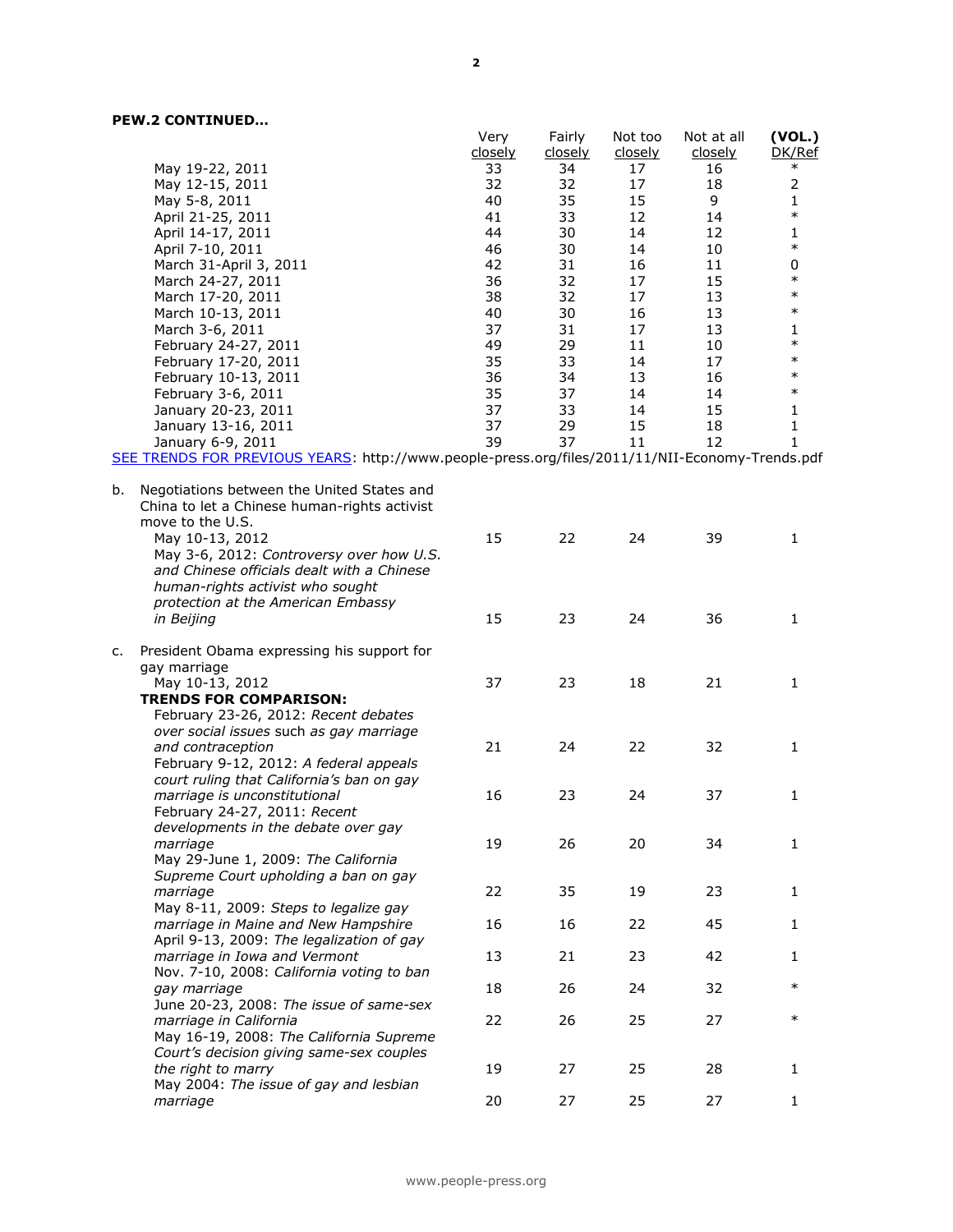|    |                                                                                               | Very<br>closely | Fairly<br><u>closely</u> | Not too<br><u>closely</u> | Not at all<br>closely | (VOL.)<br>DK/Ref |
|----|-----------------------------------------------------------------------------------------------|-----------------|--------------------------|---------------------------|-----------------------|------------------|
|    | March 2004: The issue of gay and lesbian<br>marriage<br>Early-February 2004: The debate about | 29              | 33                       | 20                        | 17                    | 1                |
|    | letting gays and lesbians marry<br>Mid-August 2003: The debate about letting                  | 26              | 32                       | 22                        | 19                    | 1                |
|    | gays and lesbians marry                                                                       | 19              | 30                       | 22                        | 28                    | 1                |
| d. | Reports about economic problems in several<br>European countries                              |                 |                          |                           |                       |                  |
|    | May 10-13, 2012                                                                               | 17              | 24                       | 24                        | 34                    | $\ast$           |
|    | May 3-6, 2012                                                                                 | 16              | 23                       | 24                        | 36                    | $\ast$           |
|    | <b>TRENDS FOR COMPARISON:</b>                                                                 |                 |                          |                           |                       |                  |
|    | February 16-20, 2012: Efforts to deal with                                                    |                 |                          |                           |                       |                  |
|    | the debt crisis in Europe                                                                     | 11              | 21                       | 23                        | 45                    | $\ast$           |
|    | January 12-15, 2012                                                                           | 12              | 23                       | 23                        | 42                    | 1                |
|    | December 8-11, 2011                                                                           | 14              | 22                       | 27                        | 37                    | 1                |
|    | December 1-4, 2011                                                                            | 14              | 24                       | 25                        | 36                    | 1                |
|    | November 10-13, 2011: Efforts to deal with                                                    |                 |                          |                           |                       |                  |
|    | the debt crisis in Greece and Italy<br>November 3-6, 2011: Efforts to deal with               | 15              | 23                       | 23                        | 38                    | 1                |
|    | the debt crisis in Greece and other                                                           |                 |                          |                           |                       |                  |
|    | European countries                                                                            | 18              | 26                       | 21                        | 34                    | 1<br>$\ast$      |
|    | October 27-30, 2011                                                                           | 12              | 27                       | 24                        | 36                    |                  |
|    | September 29-October 2, 2011: The debt                                                        |                 |                          |                           |                       |                  |
|    | crisis in Greece and other European                                                           |                 |                          |                           |                       |                  |
|    | countries                                                                                     | 15              | 21                       | 24                        | 39                    | 1                |
|    | September 15-18, 2011                                                                         | 16              | 23                       | 24                        | 37                    | 1                |
|    | August 18-21, 2011: The debate among                                                          |                 |                          |                           |                       |                  |
|    | European leaders on how to address the                                                        |                 |                          |                           |                       |                  |
|    | region's debt crisis                                                                          | 12              | 21                       | 22                        | 44                    | 1                |
|    | August 11-14, 2011: Riots in London and                                                       |                 |                          |                           |                       |                  |
|    | other parts of Britain                                                                        | 17              | 28                       | 21                        | 32                    | 1                |
|    | June 30-July 3, 2011: The financial crisis                                                    |                 |                          |                           |                       |                  |
|    | and violent protests in Greece                                                                | 14              | 22                       | 23                        | 39                    | 1                |
|    | June 16-19, 2011                                                                              | 10              | 20                       | 25                        | 45                    | 1                |
|    | May 13-16, 2010: A trillion-dollar bailout                                                    |                 |                          |                           |                       |                  |
|    | package for European governments facing                                                       |                 |                          |                           |                       |                  |
|    | debt problems                                                                                 | 21              | 26                       | 24                        | 28                    | 2                |
|    | May 7-10, 2010: The financial crisis in                                                       |                 |                          |                           |                       | $\ast$           |
|    | Greece and violent protests there                                                             | 19              | 23                       | 26                        | 31                    |                  |
|    | April 30-May 3, 2010: The financial crisis in                                                 |                 |                          |                           |                       |                  |
|    | Greece                                                                                        | 6               | 15                       | 28                        | 51                    | 1.               |
|    | October, 1998: Financial instability around                                                   |                 |                          |                           |                       | $\ast$           |
|    | the world                                                                                     | 32              | 40                       | 19                        | 9                     |                  |
|    | September, 1998: Economic and political                                                       |                 |                          |                           |                       |                  |
|    | instability in Russia                                                                         | 18              | 30                       | 28                        | 24                    | $\ast$           |
|    | Late August, 1998: Economic problems in                                                       |                 |                          |                           |                       |                  |
|    | Russia                                                                                        | 8               | 22                       | 29                        | 41                    | $\ast$           |
|    | January, 1998: The deepening financial                                                        |                 |                          |                           |                       |                  |
|    | crisis in many Asian countries                                                                | 15              | 25                       | 27                        | 33                    | $\ast$           |
|    | March, 1995: The financial and political                                                      |                 |                          |                           |                       |                  |
|    | instability in Mexico                                                                         | 12              | 28                       | 30                        | 29                    | 1                |
|    |                                                                                               |                 |                          |                           |                       |                  |
| е. | An undercover agent in Yemen who foiled a                                                     |                 |                          |                           |                       |                  |
|    | plot to blow up a U.S.-bound airplane                                                         |                 |                          |                           |                       |                  |
|    | May 10-13, 2012                                                                               | 24              | 23                       | 19                        | 33                    | 1                |
|    |                                                                                               |                 |                          |                           |                       |                  |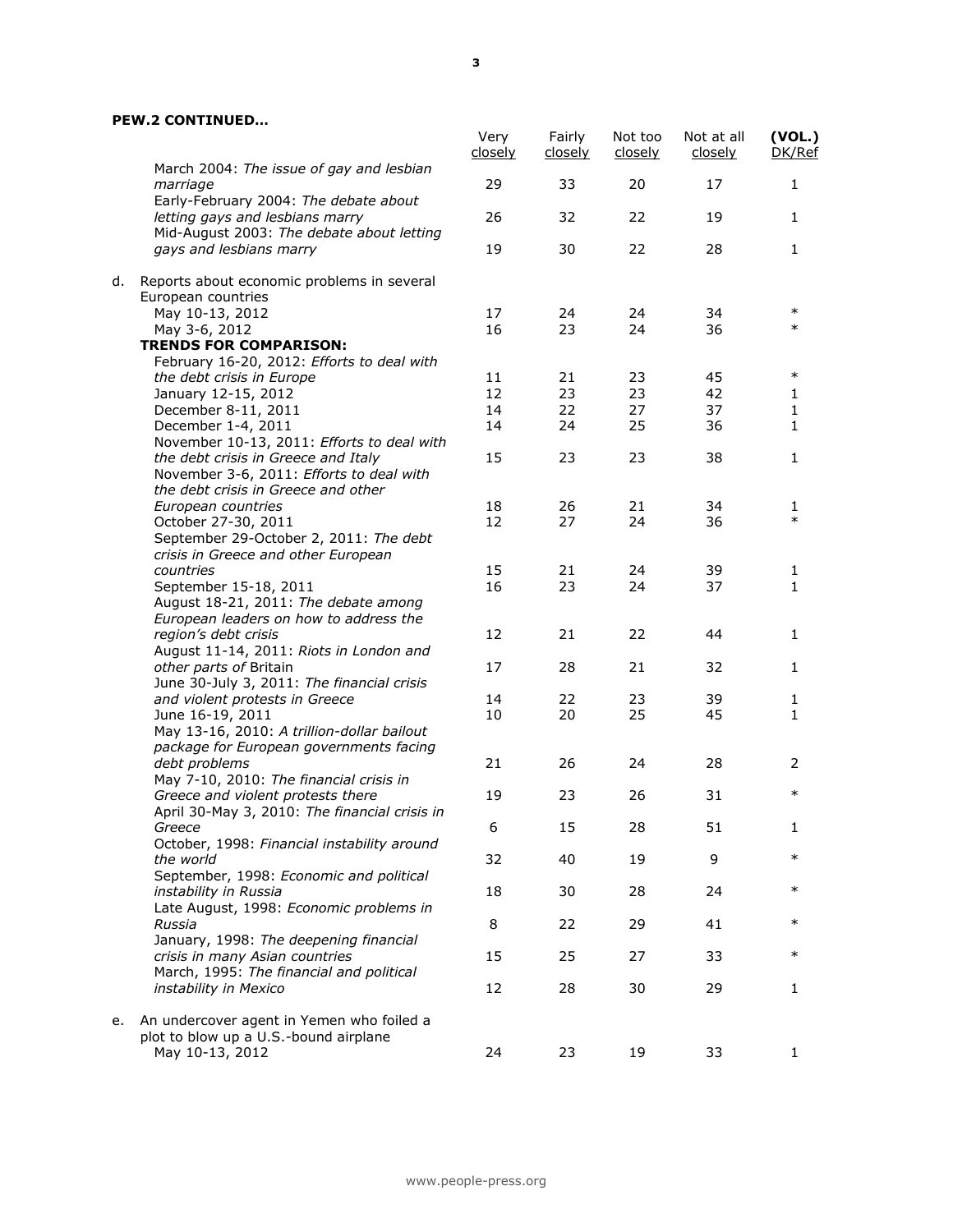|    |                                                                                                                      | Very<br><u>closely</u> | Fairly<br><u>closely</u> | Not too<br><u>closely</u> | Not at all<br><u>closely</u> | (VOL.)<br>DK/Ref        |
|----|----------------------------------------------------------------------------------------------------------------------|------------------------|--------------------------|---------------------------|------------------------------|-------------------------|
|    | <b>TRENDS FOR COMPARISON:</b><br>September 7-10, 2007: German officials<br>stopping a terrorist plot to bomb several |                        |                          |                           |                              |                         |
|    | locations, including a U.S. military base in                                                                         |                        |                          |                           |                              |                         |
|    | Germany<br>August, 2006: British officials stopping a                                                                | 20                     | 27                       | 23                        | 28                           | 2                       |
|    | terrorist plot to blow up planes flying to the<br>U.S.                                                               | 54                     | 26                       | 9                         | 9                            | $\overline{2}$          |
| f. | News about candidates for the 2012                                                                                   |                        |                          |                           |                              |                         |
|    | presidential election<br>May 10-13, 2012                                                                             | 34                     | 23                       | 18                        | 24                           | $\ast$                  |
|    | May 3-6, 2012                                                                                                        | 29                     | 27                       | 19                        | 24                           | $\ast$                  |
|    | April 26-29, 2012                                                                                                    | 29                     | 29                       | 18                        | 23                           | 1                       |
|    | April 19-22, 2012                                                                                                    | 29                     | 29                       | 20                        | 20                           | $\mathbf 1$             |
|    | April 12-15, 2012                                                                                                    | 32                     | 28                       | 16                        | 23                           | 1                       |
|    | April 5-8, 2012                                                                                                      | 31                     | 27                       | 18                        | 23                           | $\ast$                  |
|    | March 29-April 1, 2012                                                                                               | 23                     | 29                       | 21                        | 27                           | $\ast$                  |
|    | March 22-25, 2012                                                                                                    | 28                     | 28                       | 18                        | 25                           | $\mathbf{1}$            |
|    | March 15-18, 2012                                                                                                    | 28                     | 31                       | 17                        | 24                           | $\ast$                  |
|    | March 8-11, 2012                                                                                                     | 28                     | 27                       | 21                        | 23                           | $\ast$                  |
|    | March 1-4, 2012                                                                                                      | 31                     | 24                       | 20                        | 24                           | $\mathbf{1}$            |
|    | February 23-26, 2012                                                                                                 | 28                     | 29                       | 18                        | 24                           | $\mathbf 1$             |
|    | February 16-20, 2012                                                                                                 | 25                     | 29                       | 19                        | 25                           | $\overline{2}$          |
|    | February 9-12, 2012                                                                                                  | 35                     | 25                       | 18                        | 20                           | $\mathbf 1$             |
|    | February 2-5, 2012                                                                                                   | 30                     | 27                       | 20                        | 21                           | $\mathbf 1$             |
|    | January 26-29, 2012                                                                                                  | 28                     | 30                       | 21                        | 21                           | $\mathbf 1$             |
|    | January 19-22, 2012                                                                                                  | 28                     | 30                       | 17                        | 24                           | $\ast$                  |
|    | January 12-15, 2012                                                                                                  | 29                     | 29                       | 18                        | 23                           | $\mathbf 1$             |
|    | January 5-8, 2012                                                                                                    | 29                     | 30                       | 16                        | 25                           | $\ast$                  |
|    | December 15-18, 2011                                                                                                 | 26                     | 24                       | 20                        | 29                           | 1                       |
|    | December 8-11, 2011                                                                                                  | 27                     | 27                       | 18                        | 28                           | $\ast$                  |
|    | December 1-4, 2011                                                                                                   | 25                     | 28                       | 20                        | 26                           | $\mathbf{1}$            |
|    | November 17-20, 2011                                                                                                 | 24                     | 31                       | 21                        | 23                           | $\mathbf 1$             |
|    | November 3-6, 2011                                                                                                   | 22                     | 31                       | 20                        | 26                           | 1                       |
|    | October 27-30, 2011                                                                                                  | 21                     | 26                       | 21                        | 30                           | $\mathbf 1$             |
|    | October 20-23, 2011                                                                                                  | 21                     | 28                       | 22                        | 28                           | $\mathbf 1$             |
|    | October 13-16, 2011                                                                                                  | 26                     | 29                       | 22                        | 23                           | $\mathbf{1}$            |
|    | October 6-9, 2011                                                                                                    | 25                     | 25                       | 23                        | 27                           | 1                       |
|    | September 29-October 2, 2011                                                                                         | 27                     | 26                       | 21                        | 25                           | $\ast$                  |
|    | September 22-25, 2011                                                                                                | 25                     | 26                       | 23                        | 25                           | $\mathbf 1$             |
|    | September 15-18, 2011                                                                                                | 24                     | 28                       | 21                        | 27                           | 1                       |
|    | September 8-11, 2011                                                                                                 | 22                     | 26                       | 21                        | 31                           | $\ast$                  |
|    | September 1-4, 2011                                                                                                  | 22                     | 23                       | 22                        | 32                           | 1                       |
|    | August 25-28, 2011                                                                                                   | 22                     | 22                       | 22                        | 33                           | $\mathbf{1}$            |
|    | August 18-21, 2011                                                                                                   | 27                     | 26                       | 19                        | 28                           | $\mathbf{1}$            |
|    | August 11-14, 2011                                                                                                   | 19                     | 24                       | 20                        | 36                           | $\mathbf{1}$            |
|    | August 4-7, 2011                                                                                                     | 18                     | 21                       | 22                        | 37                           | 1                       |
|    | July 28-31, 2011                                                                                                     | 17                     | 27                       | 21                        | 35                           | 1                       |
|    | July 21-24, 2011                                                                                                     | 17                     | 22                       | 28                        | 32                           | $\ast$                  |
|    | July 14-17, 2011                                                                                                     | 18                     | 26                       | 27                        | 28                           | $\mathbf{1}$            |
|    | July 7-10, 2011                                                                                                      | 16                     | 23                       | 27                        | 33                           | $\mathbf{1}$            |
|    | June 30-July 3, 2011                                                                                                 | 21                     | 28                       | 24                        | 25                           | $\overline{\mathbf{c}}$ |
|    | June 23-26, 2011                                                                                                     | 19                     | 26                       | 24                        | 31                           | $\ast$                  |
|    | June 16-19, 2011                                                                                                     | 23                     | 29                       | 23                        | 25                           | $\ast$                  |
|    | June 9-12, 2011                                                                                                      | 18                     | 30                       | 22                        | 30                           | 1                       |
|    | June 2-5, 2011                                                                                                       | 21                     | 31                       | 22                        | 26                           | $\ast$                  |
|    | May 26-29, 2011                                                                                                      | 20                     | 27                       | 24                        | 28                           | $\ast$                  |
|    | May 19-22, 2011                                                                                                      | 15                     | 27                       | 24                        | 32                           | 1                       |
|    |                                                                                                                      |                        |                          |                           |                              |                         |